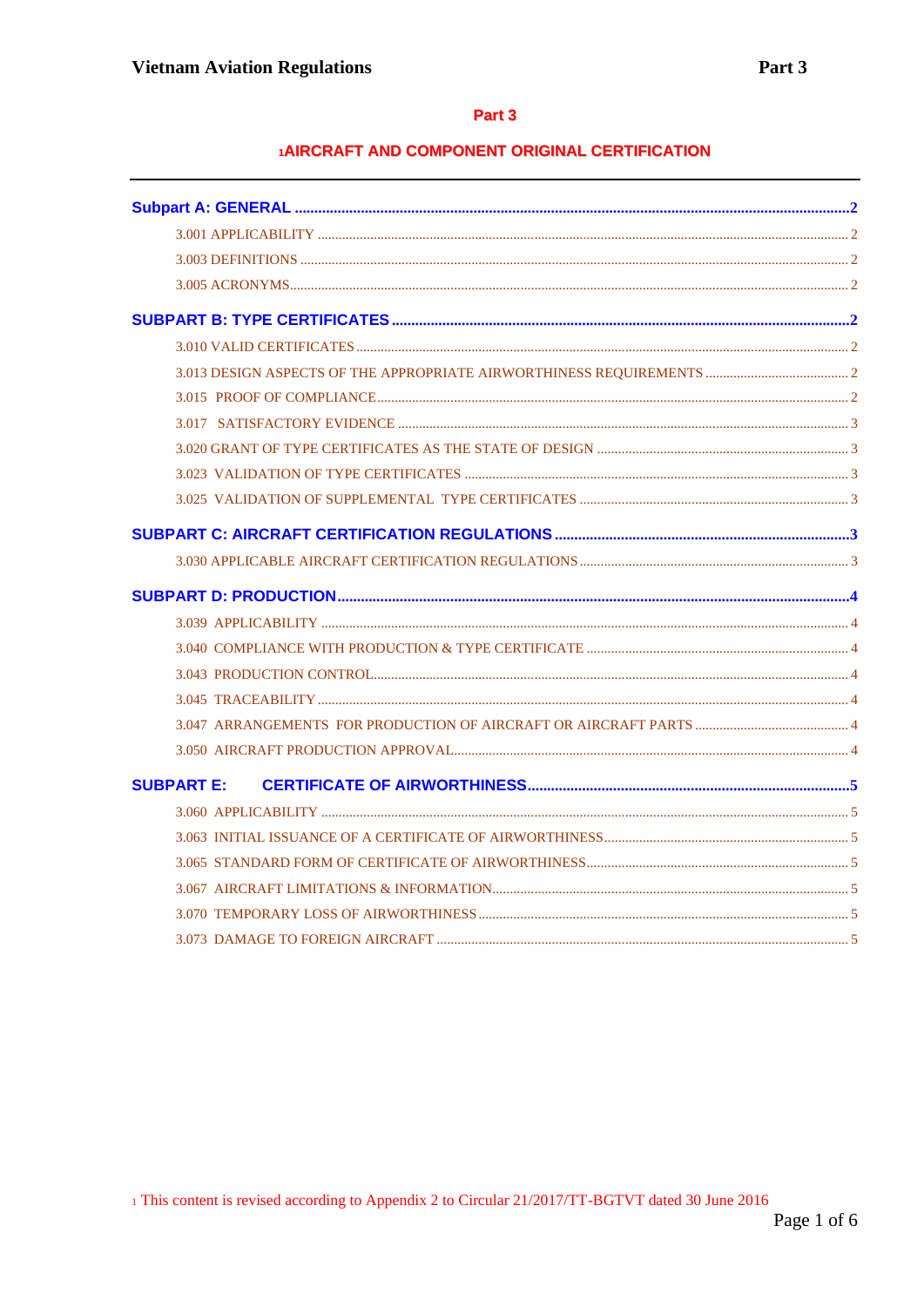# <span id="page-1-1"></span><span id="page-1-0"></span>**Subpart A: GENERAL**

# **3.001 APPLICABILITY**

- (a) This Part prescribes the requirements of Vietnam for the:
	- (1) Aircraft type-certificate and supplemental type certificate standards that will be applied during the issuance and renewal of airworthiness certificates;
	- (2) Designation of applicable rules for original certification of aircraft and components.
- (b) This Part is applicable to the owners and operators of aircraft registered in Vietnam and the persons and organizations that maintain these aircraft.
- (c) The implementing standards published by CAAV in support of the aircraft design standards of ICAO Annex 8 shall be applicable to the issuance of aircraft-related certificates and continuing airworthiness of aircraft registered in Vietnam.

## <span id="page-1-2"></span>**3.003 DEFINITIONS**

(a) All definitions applicable to this Part are contained in Part 1 (Appendix 1 to 1.007) of these regulations.

## <span id="page-1-3"></span>**3.005 ACRONYMS**

(a) The meanings of acronyms in this Part are contained in Part 1 (Appendix 1 to 1.008) of these regulations.

## <span id="page-1-5"></span><span id="page-1-4"></span>**SUBPART B: TYPE CERTIFICATES**

#### **3.010 VALID CERTIFICATES**

- (a) No aircraft may be issued an Vietnam Certificate of Airworthiness unless a State of Design or Manufacture has issued a valid type certificate for that aircraft.
- (b) A copy of that type certificate shall be presented to the CAAV.
- (c) The CAAV shall establish the validity of that type certificate having been issued through a process that parallels the requirements of this Subpart.

#### <span id="page-1-6"></span>**3.013 DESIGN ASPECTS OF THE APPROPRIATE AIRWORTHINESS REQUIREMENTS**

- (a) The CAAV shall take steps to establish that the type certificates presented for validation are from Contracting States that comply with the Standards of Annex 8.
- (b) The CAAV shall take steps to ascertain when an airworthiness requirement of Annex 8 is considered inappropriate and determine if the assigned equivalent level of safety is acceptable before issuing an airworthiness certificate.
- (c) In any situation where the design aspects are considered inadequate, the CAAV shall require a corrective action that results in an equivalent level of safety to the requirements of this Part and any implementing standards for aircraft and component design published by the CAAV (which shall not be less than the (and the Standards of ICAO Annex 8) before issuing an airworthiness certificate.
- (d) The design aspects of the appropriate airworthiness requirements, used by a State of Design or Manufacture for type certification in respect of a class of aircraft or for any change to such type certification, shall be such that compliance with them will ensure compliance with the design Standards of ICAO Annex 8.
- (e) The design shall not have any features or characteristics that render it unsafe under the anticipated operating conditions.
- (f) The design shall meet appropriate requirements that give at least an equivalent level of safety where the design features of a particular aircraft render any of the design aspects of the appropriate airworthiness requirements of the implementing standards for aircraft and component design (which shall not be less than the ICAO Annex 8 Standards for the type of aircraft).

# <span id="page-1-7"></span>**3.015 PROOF OF COMPLIANCE**

(a) The CAAV shall take steps to ascertain that the proof of compliance with the design aspects is available in any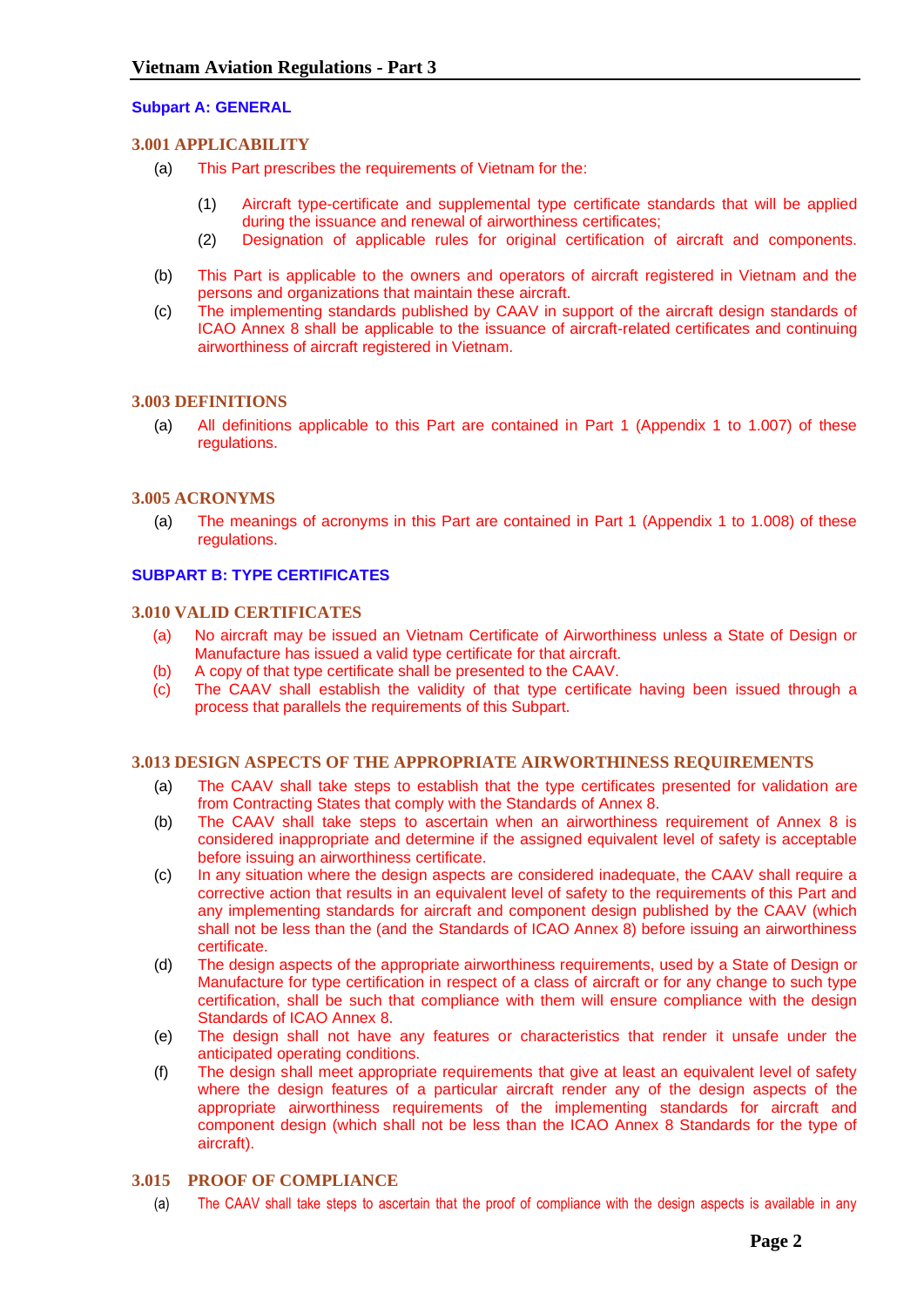situation where there is not adequate knowledge of the manufacturer and/or the State of Design or Manufacturer's compliance with Annex 8 Standards.

- (b) In addition to determining compliance with the design aspects of the appropriate airworthiness requirements for an aircraft, the CAAV shall take whatever other steps they deem necessary to ensure that the certificate of airworthiness is withheld if the aircraft is known or suspected to have dangerous features not specifically guarded against by those requirements.
- (c) Any approval for the design of a modification, of a repair or of a replacement part shall be provided to the CAAV as satisfactory evidence that the aircraft continues to comply with the design aspects of the appropriate airworthiness requirements used for the type certification of that aircraft type or amended Type Certificate.
- (d) If required by the CAAV, the manufacturer shall be able to show an approved design consisting of such drawings, specifications, reports and documentary evidence as are necessary to define the design of the aircraft and to show compliance with the design aspects of the appropriate airworthiness requirements.
- (e) If required by the CAAV, the manufacturer shall be able to show that the aircraft was subjected to such inspections and ground and flight tests as are deemed necessary by the State of Design and Manufacturer to show compliance with the design aspects of the appropriate airworthiness requirements.

# <span id="page-2-0"></span>**3.017 SATISFACTORY EVIDENCE**

- (a) The applicant for an airworthiness certificate shall present to the CAAV satisfactory evidence that meet the following requirements:
	- (1) The State of Design, upon receipt of satisfactory evidence that the aircraft type is in compliance with the design aspects of the appropriate airworthiness requirements, shall issue a Type Certificate to define the design and to signify approval of the design of the aircraft type.
	- (2) When a Contracting State, other than the State of Design, issues a Type Certificate for an aircraft type, it shall do so on the basis of satisfactory evidence that the aircraft type is in compliance with the design aspects of the appropriate airworthiness requirements.

# <span id="page-2-1"></span>**3.020 GRANT OF TYPE CERTIFICATES AS THE STATE OF DESIGN**

- (a) Prior to the grant of an aircraft type certificate as a State of Design, the CAAV shall establish the internal capability, standards and qualifications to ensure that their approval process for the design and testing of the prototype aircraft is accomplished in accordance with international standards.
- (b) The CAAV shall not grant a type certificate unless it has adequate qualified personnel to ensure that each stage of the certification process for a prototype aircraft is accomplished creditably.

# <span id="page-2-2"></span>**3.023 VALIDATION OF TYPE CERTIFICATES**

- (a) The CAAV shall validate the type certificate of the State of Design or State of Manufacture when issuing an certificate of airworthiness for an aircraft on the Vietnam registry of aircraft
- (b) The CAAV may not validate a type certificate issued by a State other than the State of Design or Manufacture.

# <span id="page-2-3"></span>**3.025 VALIDATION OF SUPPLEMENTAL TYPE CERTIFICATES**

- (a) The CAAV may validate a Supplemental Type Certificate (STC) issued by a State of Design or Manufacture that approved the Type Certificate (TC) for that aircraft or product.
- (b) Any person who alters a product by introducing a major change in type design, not great enough to require a new application for a type certificate, shall apply for a Supplemental Type Certificate to the regulatory agency of the State of Design that approved the type certificate for that product, or to the State of Registry of the aircraft. The applicant shall apply in accordance with the procedures prescribed by that State.

# <span id="page-2-5"></span><span id="page-2-4"></span>**SUBPART C: AIRCRAFT CERTIFICATION REGULATIONS**

# **3.030 APPLICABLE AIRCRAFT CERTIFICATION REGULATIONS**

- (a) The CAAV will apply the detailed and comprehensive aircraft certification regulations of the ICAO Contracting State which issued the type certificate to the determination of continued airworthiness of the aircraft, provided:
	- (1) These regulations are in conformance with the Standards of ICAO Annex 8,
	- $(2)$  These regulations are in English or certified translation to English,  $(3)$  A copy of these regulations are provided with the application for the
	- A copy of these regulations are provided with the application for the airworthiness certificate, and
	- (4) There is a satisfactory method of updating the CAAV's copy of these regulations throughout the period of time the aircraft is registered in Vietnam.
- (b) The CAAV shall apply the aircraft design and testing Standards of ICAO Annex 8 to make a determination as to the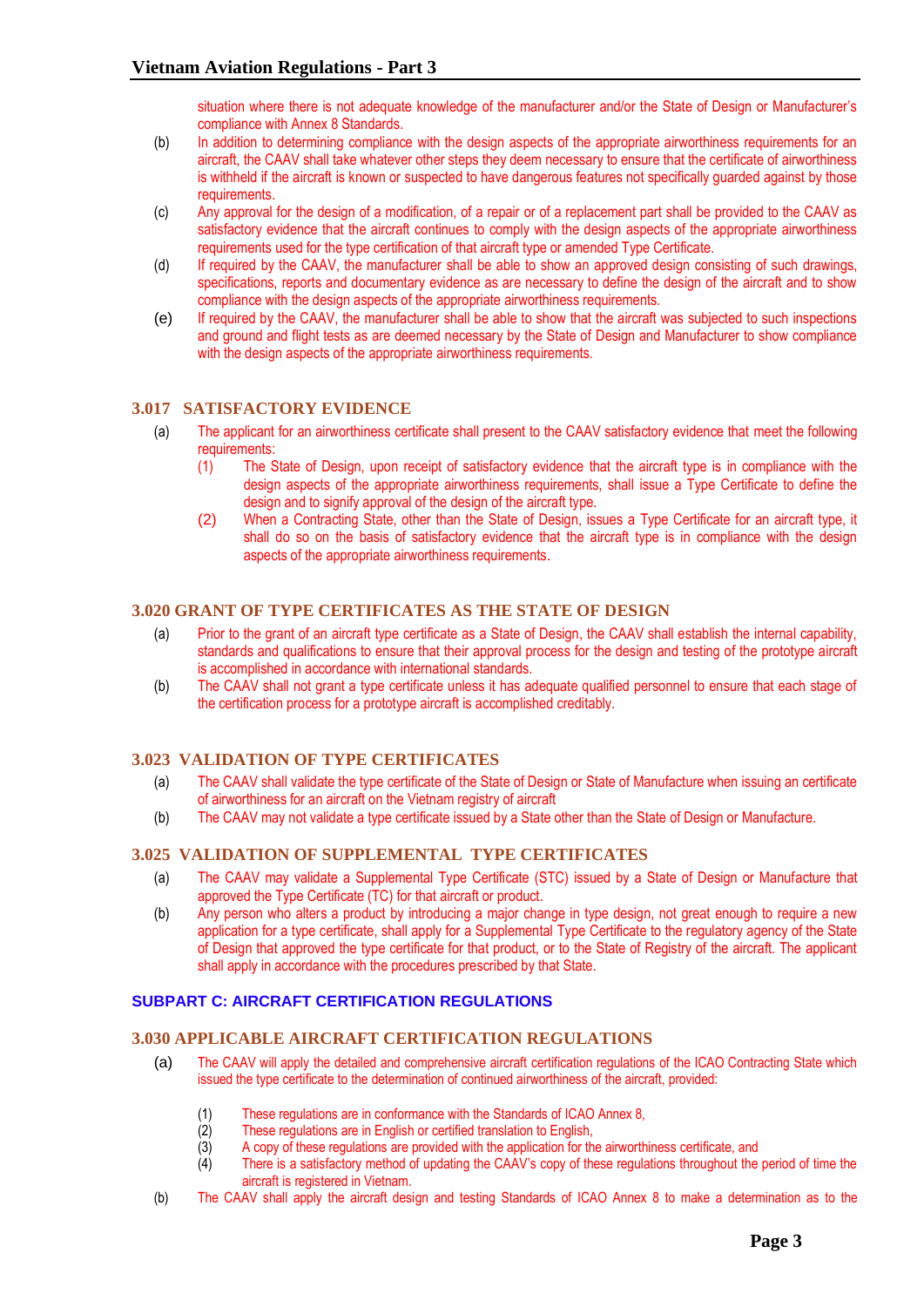satisfactory nature of the aircraft certification regulations of another Contracting State.

- (c) The aircraft certification regulations which are available to and applied by the CAAV in the determination for issuance of a certificate of airworthiness and continuing airworthiness are those of the:
	- (1) United States Federal Aviation Administration, for aircraft type certificates issued by the FAA;
		-
	- (2) European Joint Aviation Authorities, for aircraft type certificates issued by the EASA; Canada Ministry of Transport, for aircraft type certificates issued by the Canadian MOT;
	- (4) National Civil Aviation Agency of Brazil, for aircraft type certificates issued by Brazil; and
	- (5) Russian Air Ministry, for the aircraft type certificate issued by Russia.

## <span id="page-3-1"></span><span id="page-3-0"></span>**SUBPART D: PRODUCTION**

#### **3.039 APPLICABILITY**

(a) This Subpart provides the general requirements applicable to the production of aircraft or aircraft parts in Vietnam.

#### <span id="page-3-2"></span>**3.040 COMPLIANCE WITH PRODUCTION & TYPE CERTIFICATE**

- (a) No person may manufacture aircraft or aircraft parts in the Vietnam unless they are the holder of a production certificate granted by the CAAV.
- (b) The holder of a production certificate shall hold, for each aircraft or aircraft part concerned, a design approval as or the right of access under an agreement or arrangement to the approved design data relevant for production purposes.
- (c) The holder of a production certificate for any aircraft or aeronautical product thereof for manufacture in Vietnam shall comply with the type certificate as required by the State of Design for approval.

## <span id="page-3-3"></span>**3.043 PRODUCTION CONTROL**

(a) No person may manufacture aircraft or aircraft parts unless there are adequate quality control personnel to ensure that production is performed in a controlled manner including the use of a quality system so that construction and assembly are satisfactory.

## <span id="page-3-4"></span>**3.045 TRACEABILITY**

(a) The holder of a production certificate shall maintain traceability records such that the origin of the aircraft and of the aircraft parts, and their identification with the approved design and productions can be established.

#### <span id="page-3-5"></span>**3.047 ARRANGEMENTS FOR PRODUCTION OF AIRCRAFT OR AIRCRAFT PARTS**

- (a) The CAAV shall ensure the obligations of the State of Manufacture are met before issuing a production certificate for the manufacture of aircraft or aircraft parts, including:
	- (1) all necessary coordination and agreements with the State of Design are completed;
	- (2) all necessary coordination and agreements with the holder of the prototype Type Certificates are completed;
	- $(3)$  the applicant has the facilities, equipment, personnel and technical data to accomplish the production authorized; and
	- (4) If the applicant has arrangements to ensure that aircraft parts to be manufactured by sub-contractors and/or suppliers are airworthy; and
	- (5) all necessary coordination and agreements to ensure that the manufacturing organization cooperates with the organization responsible for the type design in assessing information received on experience with operating the aircraft.

#### <span id="page-3-6"></span>**3.050 AIRCRAFT PRODUCTION APPROVAL**

- (a) When approving production of aircraft or aircraft parts, the CAAV shall:
	- (1) examine the supporting data and inspect the production facilities and processes so as to determine that the manufacturing organization is in compliance with the appropriate production requirements; and
	- (2) ensure that the manufacturing organization has established and can maintain a quality system or a production inspection system such as to guarantee that each aircraft or aircraft part produced by the organization or by sub-contractors and/or suppliers is airworthy.
- (b) (b) Before a production approval can be issued, there shall be an agreement or arrangement acceptable to the State of Design and the CAAV to:
	- (1) ensure that the manufacturing organization has the right of access to the approved design data relevant for production purposes; and
	- (2) address the responsibilities of each State with regard to design, manufacture and continued airworthiness of the aircraft.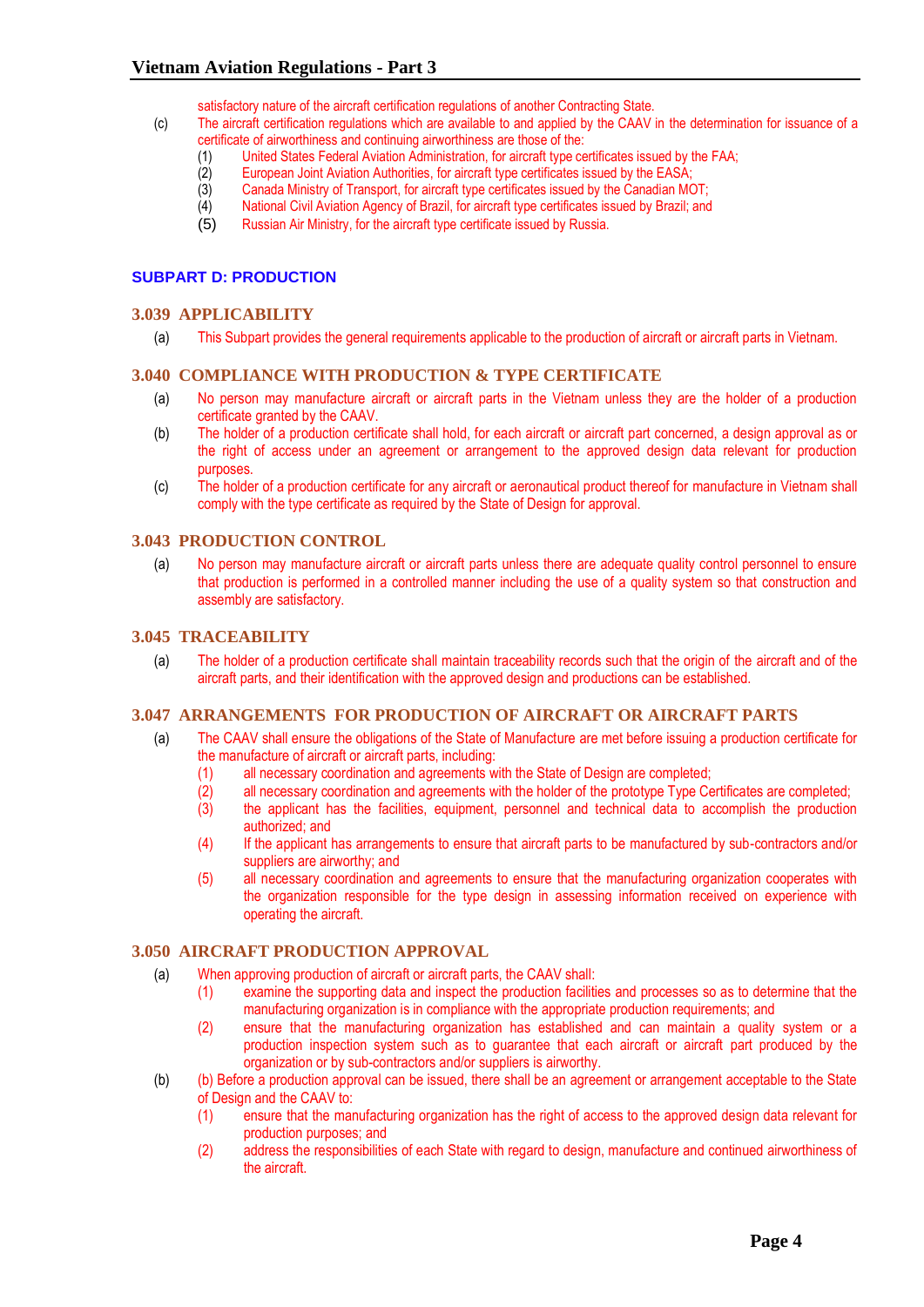# <span id="page-4-0"></span>**SUBPART E: CERTIFICATE OF AIRWORTHINESS**

# <span id="page-4-1"></span>**3.060 APPLICABILITY**

(a) The requirements of this Subpart are applicable in respect to the issue of the initial certificate of airworthiness for all aircraft registered in Vietnam.

## <span id="page-4-2"></span>**3.063 INITIAL ISSUANCE OF A CERTIFICATE OF AIRWORTHINESS**

- (a) A Certificate of Airworthiness shall not be issued by the CAAV unless there is satisfactory evidence that the aircraft complies with the design aspects of the appropriate airworthiness requirements. More specific information regarding the issuance of a Certificate of Airworthiness is provided in Part 4 of these regulations.
- (b) The CAAV shall not issue or render valid a Certificate of Airworthiness international operations unless there is satisfactory evidence that the aircraft complies with the applicable Standards of Annex 8 through compliance with appropriate airworthiness requirements.
- (c) A Certificate of Airworthiness for aircraft on the Vietnam registry shall be renewed or shall remain valid, subject to compliance with the system of inspection prescribed by the CAAV that requires periodical inspections at appropriate intervals having regard to lapse of time and type of service. The general criteria for those inspections is provided in Part 4 of these regulations.
- (d) The CAAV shall accept applications for an aircraft possessing a valid Certificate of Airworthiness issued by a Contracting State to be entered on the register of Vietnam.
- (e) The CAAV may consider prior issuance of the Certificate of Airworthiness by another Contracting State, when issuing another Certificate of Airworthiness or rendering the original certificate valid.
	- (1) This CAAV may accept the original Certificate of Airworthiness, in whole or in part, as satisfactory evidence that the aircraft is airworthy and in compliance with the appropriate airworthiness requirements.
	- (2) The validity of this authorisation shall not extend beyond the period of validity of the original Certificate of Airworthiness.
- (f) The CAAV may exercise this alternative when the aircraft is registered for the first time and when the aircraft changes its nationality.

## <span id="page-4-3"></span>**3.065 STANDARD FORM OF CERTIFICATE OF AIRWORTHINESS**

- (a) The Certificate of Airworthiness issued by the CAAV shall be generally similar to the example contained in ICAO Annex 8 and shall contain the following information:
	- $(1)$  State of Registry = Republic of Vietnam;
	- $(2)$  Issuing Authority = Civil Aviation Authority of Vietnam;
	- (3) Nationality and registration marks;
	- (4) Manufacturer and manufacturer's designation of aircraft;
	- (5) Serial Number;
	- (6) Categories and operation;
	- (7) The following statement: "This Certificate of Airworthiness is issued pursuant to the Convention on International Civil Aviation dated 07 December 1944, and the Law on Civil Aviation of Vietnam in respect of above mentioned aircraft which is considered to be airworthy when maintained and operated in accordance with the foregoing and the pertinent operating limitation."
	- (8) Signature of authorized representative of the CAAV;
	- (9) Date of Issue;
	- (10) Date of expiry;
	- (11) Remarks.
- (b) The CAAV shall include an English translation within the Certificates of Airworthiness.

## <span id="page-4-4"></span>**3.067 AIRCRAFT LIMITATIONS & INFORMATION**

(a) Each applicant for an Certificate of Airworthiness will make available to the CAAV a flight manual, placards, or other documents stating the approved limitations within which the aircraft is considered airworthy as defined by the appropriate airworthiness requirements, and additional instructions and information necessary for the safe operation of the aircraft.

#### <span id="page-4-5"></span>**3.070 TEMPORARY LOSS OF AIRWORTHINESS**

(a) Any failure of the owner or operator to maintain an aircraft in an airworthy condition as defined by the appropriate airworthiness requirements of these regulations shall render the aircraft ineligible for operation until the aircraft is restored to an airworthy condition.

# <span id="page-4-6"></span>**3.073 DAMAGE TO FOREIGN AIRCRAFT**

(a) If a foreign aircraft has sustained damage or is ascertained to be unairworthy when located in Vietnam, the CAAV